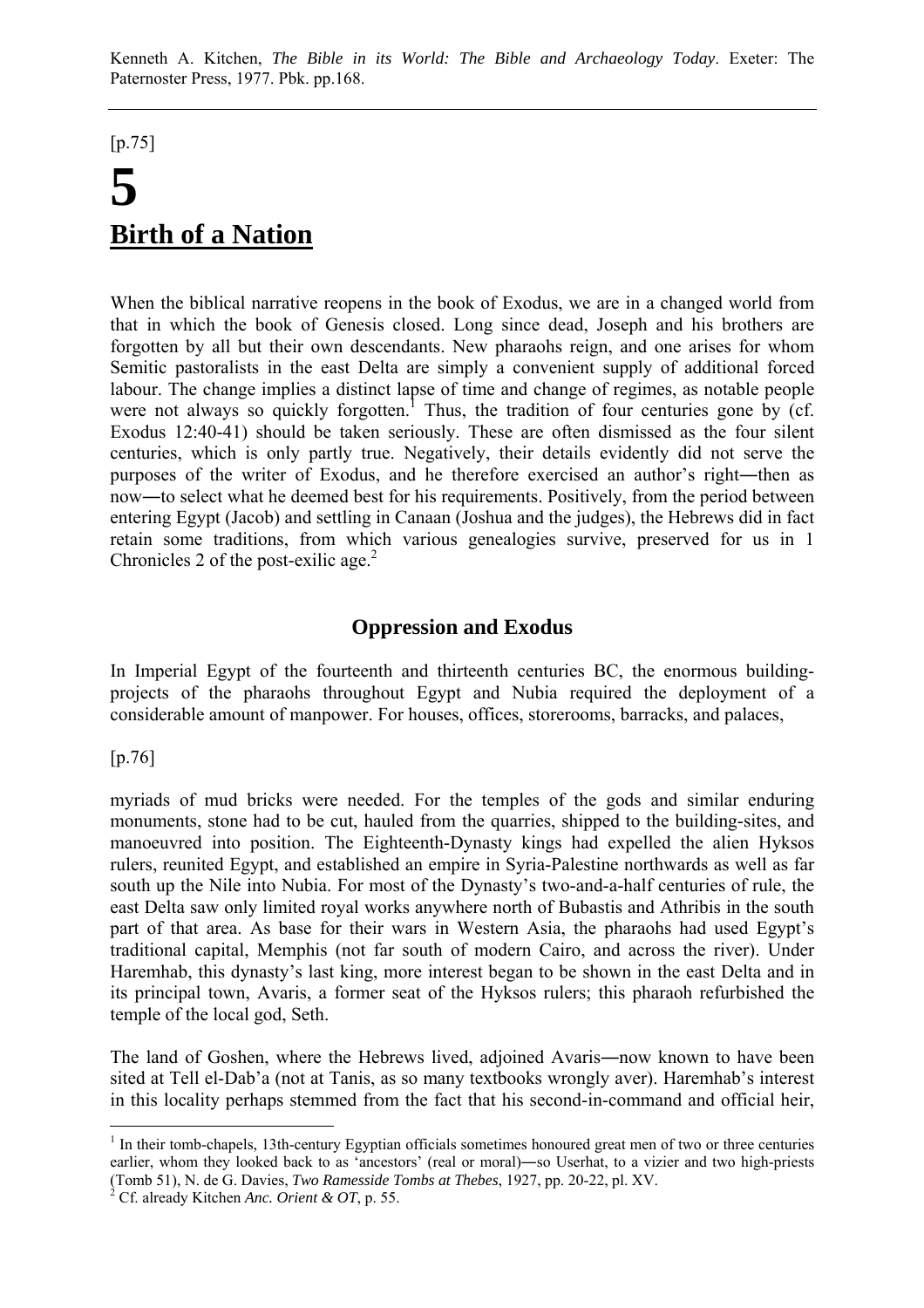the general and vizier Pramessu, hailed from this very region and possibly promoted the fortunes of his home district. Certainly, on economic and military grounds, Avaris was well suited to be a focus for communications between Canaan and Egypt proper. The need for labour in this region, therefore, probably began in Haremhab's time. Previously, there had been no such need beyond Bubastis (worked on by Amenophis III).

At Haremhab's death, the throne duly passed to his official heir Pramessu, known henceforth as Ramesses I, founder of the Nineteenth Dynasty of later historians. He reigned barely sixteen months leaving the throne to his vigorous son Sethos I. In a reign of ten or fifteen years, this bold ruler fought energetically to restore Egypt's diminished empire in Syria, and instituted massive building-projects in Egypt, such as the great hall of columns in the Karnak temple of Amun at Thebes. In the east Delta, just north of Avaris, he caused to be built a summer palace, nucleus of a new suburb. Sethos was first assisted, then succeeded, by his son, the irrepressible Ramesses II. One of the most remarkable pharaohs of all time, Ramesses reigned sixty six years, had eighty or ninety children, erected statues weighing up to one thousand tons, built temples the whole length of his empire. He too warred with the Hittites in Syria, eventually making peace with them and marriage-alliances. But one of his first acts was to proclaim the founding of a new capital city―Pi-Ramesse, 'Domain of Ramesses'―around his father's summer palace on the north of Avaris. This, the 'Delta

[p.77]

 $\overline{a}$ 

Residence' of the Ramesside kings, was the Ra'amses of Exodus 1:11. It was laid out on the grand scale. Great stone temples of the gods arose at each of the four cardinal points: of the sun-god Re on the east, of Theban Amun on the west, of the Memphite gods on the north, and of Seth of Avaris on the south, the royal palace being the central focus. The interconnected Nile branches, 'Waters of Re' and 'Waters of Avaris' led into a basin that afforded excellent port facilities. The great royal palace was of brick with stone-framed doorways, its staterooms brilliant with glazed tile decoration. The brick houses and villas of royal princes and high officials clustered nearby. Offices, barracks, stores and warehousing―and doubtless streets of lesser houses, shops or bazaars―made up the rest. All, now, is a levelled ruin-field, most of its stonework gone (reused) to other sites, dug only in part.<sup>3</sup> The once-splendid city has now to be reconstructed from mere fragments and descriptions. Like Solomon's Jerusalem, its golden splendours have entirely disappeared; its voluminous archives are likewise totally lost―a handful of standard wine jar dockets and a series of stamp-seals alone survive. It is little wonder, therefore, that we have no Egyptian record of the Israelites in bondage near Pi-Ramesse; all such information, with near-absolute certainty, is irrevocably lost.

However, from both the Nineteenth Dynasty and its predecessor, we do have other background information on working conditions in imperial Egypt, data which (as any Egyptologist knows) would be applicable equally in the east Delta, Thebes, Memphis, Abydos or elsewhere. Long before, back in the Eighteenth Dynasty, the famous (and unique) brick-making scene in the Theban tomb-chapel of the vizier Rekhmire (*c*. 1460 BC) has frequently and justly been used to illustrate brickmaking in Egypt such as the Hebrews would have known it—the more so, as the labourers shown include Semites alongside Egyptians and others. Straw and chaff were included in the clay used for bricks, because experience showed that a better brick resulted. The same concern visible in Exodus 5 over use of straw and over

<sup>&</sup>lt;sup>3</sup> The geographical and topographical evidence has been ably gathered up (in German) by M. Bietak, *Tell el-Dab'a II*, 1975; cf. Kitchen, *The Egyptian Nineteenth Dynasty*, (forthcoming).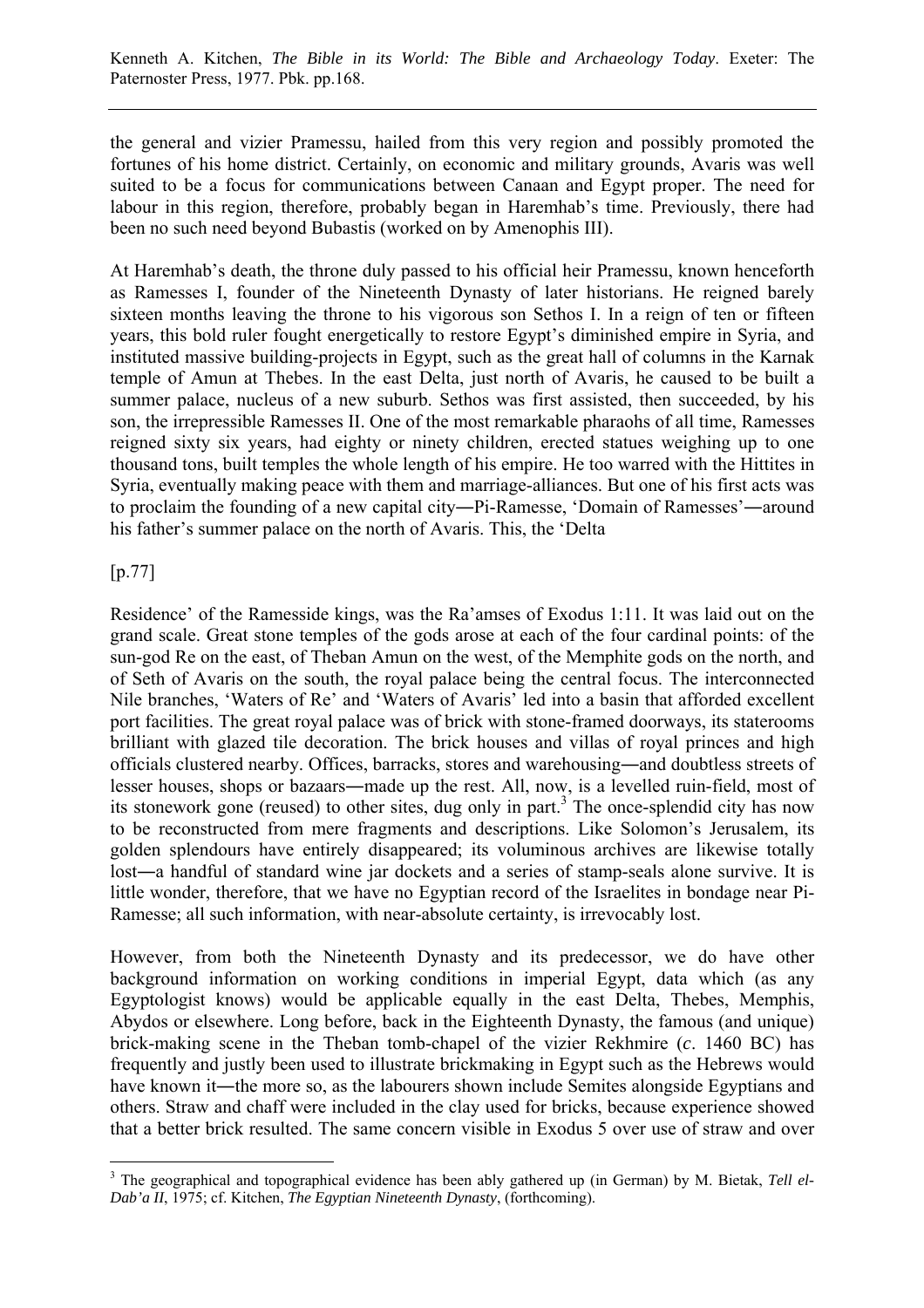maintaining brick production-quotas appears in thirteenth century Egyptian sources. Such are the well-known references in the Anastasi papyri from Memphis, to workmen 'making their quota of bricks daily', and another case where 'there are neither men to make bricks, nor straw in the neighbourhood.'<sup>4</sup> From Year 5 of Ramesses II (*c.* 1286/1275 BC), brick-accounts are recorded upon a leather scroll now in the Louvre Museum. Among other things, forty 'stablemasters' are each assigned a target-quota of 2000 bricks (i.e. 80,000 all told). The successive figures added after their names and 'target' show the progress of production, the target being rarely

[p.78]

 $\overline{a}$ 

reached!<sup>5</sup> These men by function correspond to the Egyptian taskmasters of Exodus 5:6, 10, 13-14, below whom come the workmen and their 'foremen'. In the work-rosters from the workmen's village at Deir elMedina in Western Thebes, people had days off for all sorts of reasons including 'offering to one's god'―just as Moses requested 'time off' or his people to go and worship in the wilderness  $(Ex. 5:1).<sup>6</sup>$ 

Press-ganging of non-Egyptians into forced labour for building projects is also known in Ramesses II's reign. In the latter's Year 44 (*c*. 1247/1236 BC), far south in Nubia, the Viceroy Setau and his officers raided the western oases, rounding-up the luckless south Libyans in order to build at Ramesses II's temple at Wadi es-Sebua.<sup>7</sup> Back up north at Memphis, Papyrus Leiden 348 offers a long-known reference to 'the Apiru who drag stone for the great pylon (gateway) of the [building] "Ramesses II-Beloved-of-Truth"...'<sup>8</sup> We need not expect the east-Delta Hebrews to be any less strictly supervised than Egyptians making bricks for the stablemasters, or employed at Deir el-Medina, or to have been any less abruptly press-ganged than the South-Libyan oasis-dwellers.

The age-old answer to oppressive exploitation was flight. When the Hebrews left Egypt (Ex. 12:37), we read that the first stage of their journey went from Raamses to Succoth―in Egyptian terms, from Pi-Ramesse to Tjeku. This was precisely the route and first stage of flight adopted by two slaves some years later.<sup>9</sup> On the ground, they covered some 36 km  $(22)$ miles) from present-day Qantir, south then south-east, then east, to Tell el-Maskhuta; the Hebrews would have travelled a little less, if their living-quarters had been outside Pi-Ramesse (as the narratives imply). The next stage, to the Reed Sea, was less. Faced by the lakes and swamps (on the line of the present-day Suez canal), the Hebrews turned at rightangles to go along the edge, almost certainly northwards. Then came the pharaoh's pursuit, he sending 600 chariots after them (Ex. 14:7). This was a substantial force, but by no means disproportionate. For example, the Hittites had reputedly fielded 2,500 chariots at the Battle of Qadesh, Tuthmosis III captured 924 Canaanite chariots on one campaign, and his son

<sup>4</sup> Contexts, cf. translations, R. A. Caminos, *Late-Egyptian Miscellanies*, 1954, pp. 106, 188 (omitted from Pritchard, *Anc. Near E. Texts*).<br><sup>5</sup> On this document and brick

On this document and bricks in Egypt, see Kitchen, 'From the Brickfields of Egypt', *Tyndale Bulletin* 27 (1976), forthcoming.

<sup>6</sup> *Ibid*., and my *Anc. Orient & OT*, pp. 156-7. 7

Stela of the officer Ramose (in French: Yoyotte, *Bulletin de la Société Franpaise d'Egyptologie* 6 (1951), pp. 11-14), cf. great stela of the viceroy Setau, Kitchen, *Orientalia Lovaniensia Periodica* 6/7 (1975/76), pp. 295- 302.

<sup>8</sup> Translated, Caminos, *Late-Egyptian Miscellanies*, p. 491; omitted in Pritchard, *Anc. N. E. Texts*. Apiru includes, of course, much more than just the biblical Hebrews.

<sup>9</sup> Papyrus Anastasi V, 19:2 ff.; Caminos, p. 255; Wilson in Pritchard, p. 259.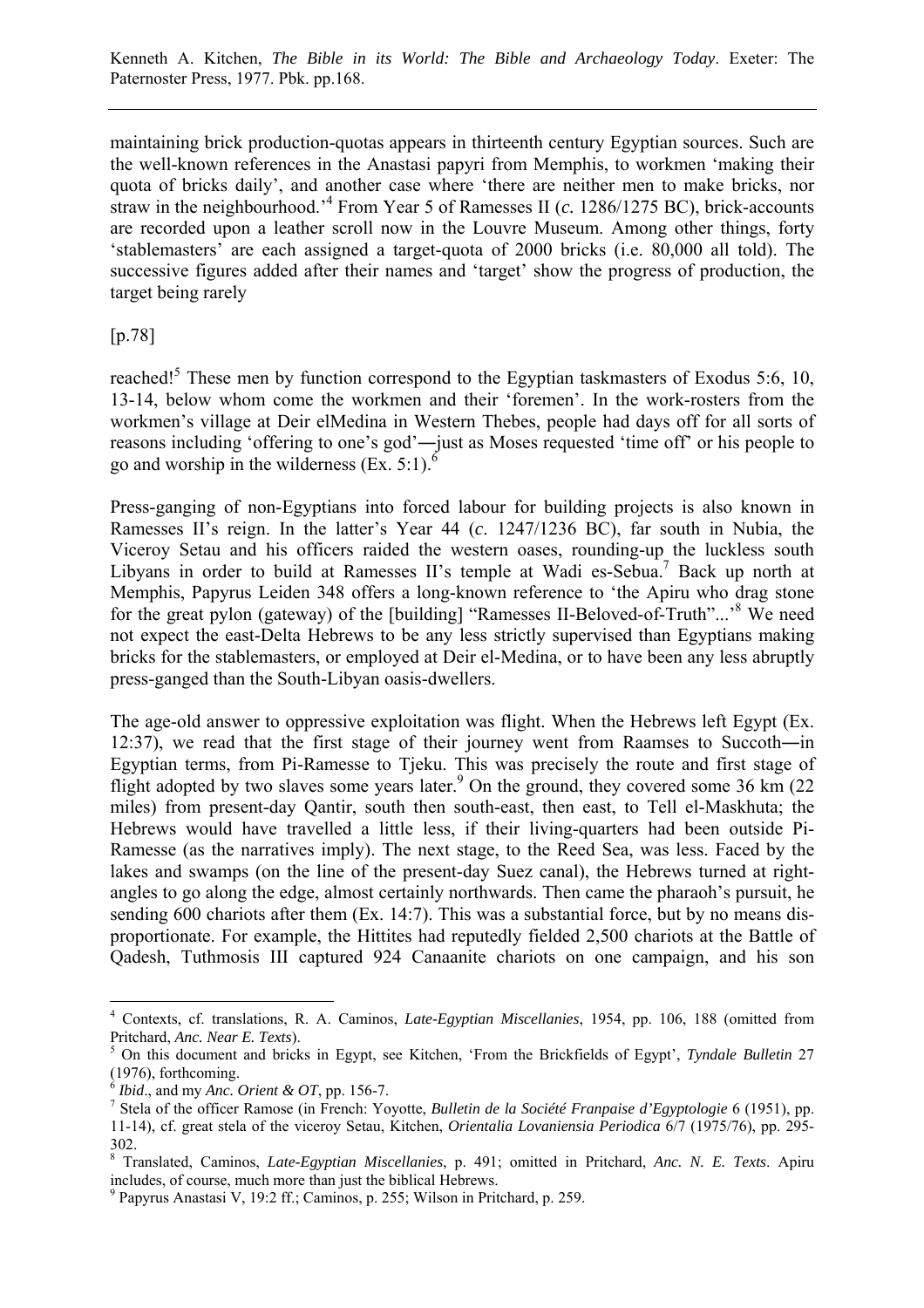Amenophis II took 730 and 1,032 chariots on other campaigns; even Ahab of Israel was to provide 2,000 chariots against Assyria a few centuries later.<sup>10</sup> The phenomenon of the movement of the waters that brought escape is explained in the Hebrew text itself―'the Lord sent a strong east wind' (Ex. 14:21). Such phenomena are independently attested, and are no fantasy. For example, the Egyptian engineer Ali Shafei Bey had an analogous (though not fatal!) experience in his car some decades ago, as a result of similar condi-

[p.79]

tions elsewhere in the Delta.<sup>11</sup> Finally, after the overthrow of the Egyptian chariotry in the shifting waters, the Hebrews sang a hymn of deliverance and triumph (Ex. 15)―the counterpart to the triumph-hymns used in Egypt throughout the empire period during the fifteenth to twelfth centuries BC.

# **Covenant at Sinai and in Moab**

The central feature of the book of Exodus is the giving of the covenant-commandments, the law and the cult at Sinai. Exodus from chapter 19 onwards, and all of Leviticus, both centre upon Sinai, the founding-point of the Israelite nation in all later biblical tradition. After the time in the wilderness and Israel's arrival (as a new generation) in Moab before crossing the Jordan, there was a renewal of the covenant and its laws—enshrined in Deuteronomy.<sup>12</sup> The form of covenant found in Exodus-Leviticus and in Deuteronomy (plus Joshua 24) is neither arbitrary nor accidental. It is a form proper to the general period of the exodus, current in the 14th/ 13th centuries BC, and neither earlier nor later on the total available evidence.

In terms of Near-Eastern background, there are two components: law-collections and treaties. For the first, from *c*. 2100 to *c*. 1750 BC, Mesopotamia has yielded four law-collections ('codes'), two of them complete, $^{13}$  one damaged, $^{14}$  and one probably in 'extract' form.<sup>15</sup> The three originally given in full show a clear scheme with title, prologue, and the laws proper. The two complete documents then have a brief epilogue and, finally, brief blessings on those who respect the laws, and more extensive curses on such as would defy them. All this is as old as the patriarchs and before; Hammurabi's laws were recopied by scribes in the twelve centuries or so that followed his time. The 'laws' scheme may be diagrammed as follows:

(1) Title or Preamble (2) Prologue (3) Laws (4) Epilogue (5) *a/b*: Blessings, Curses

<sup>&</sup>lt;sup>10</sup> For these figures, see Sir A. H. Gardiner, *The Kadesh Inscriptions of Ramesses II*, 1960, p. 10, and Wilson in Pritchard, *Anc. N. E. Texts*, pp. 237, 246, 247, 279 (top)<br><sup>11</sup> Ali Shafei Bey, *'Historical Notes on ... Exodus', Bulletin de la Société Royale de Géographie d'Egypte 21* 

<sup>(1946),</sup> pp. 231-287, esp. pp. 278 ff.

<sup>&</sup>lt;sup>12</sup> A proceeding repeated at Shechem, Joshua 24.

<sup>&</sup>lt;sup>13</sup> Lipit-Ishtar and Hammurabi of Babylon; translations by Kramer and Meek, in Pritchard, *Anc. Near Eastern Texts*, pp. 159-161 and 163-180.

<sup>&</sup>lt;sup>14</sup> Ur-Nammu, title and latter parts lost; translation, cf. Finkelstein in Pritchard, *op. cit.*, 3rd ed., pp. 523-5, or *Supplement*, pp. 87-89.

<sup>&</sup>lt;sup>15</sup> Laws from Eshnunna, lacking formal frame to the laws proper; translation, cf. Goetze, in Pritchard, *op. cit.*, pp. 161-3. For some laws copied as a student exercise, cf. Finkelstein (above), pp. 525-6/89-90.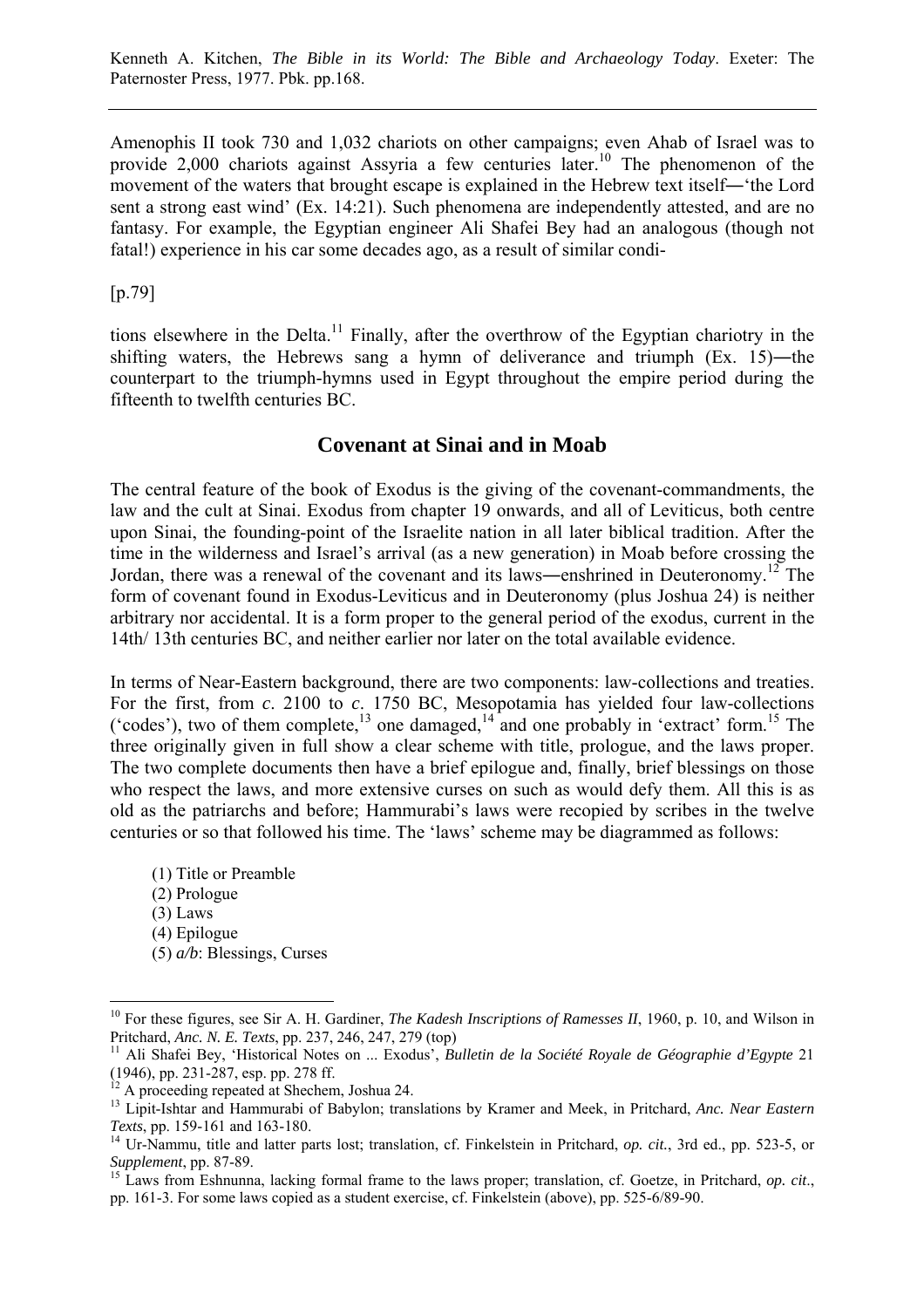The second component is the treaties, particularly those between a sovereign and a vassal. Some forty different treaties<sup>16</sup> are known to us, covering seventeen centuries from the late third millennium BC well into the first millennium BC, excluding broken fragments, and now additional ones still to be published from Ebla. From this extensive series, an overall history of the changing forms of such

[p.80]

treaties becomes plainly visible, and may be summarised as follows.

## **Early**

*1*. In the late third millennium (*c*. 2300 BC), the treaties between Ebla and Tudiya of Assyria, and between Naram-Sin of Akkad and a king of Elam, each begin with witnesses, proceed with the stipulations, and end with other features—curses in the Ebla treaty, with oath, deposit and blessing in the Naram-Sin treaty.<sup>17</sup>

## **Intermediate**

*2*. In the early second millennium BC, an Old-Babylonian treaty of Ilum-Gamil of Uruk is too damaged to show any features besides stipulations.

*3a*. In mid-second-millennium Syria, two treaties of kings Niqmepa and Idrimi of Alalakh with their contemporaries each have title, then stipulations, then curses as sanction against infringement.

*3b*. In the mid-second-millennium Hittite realm, the treaty of Arnuwandas and Ishmerikkaland has title, witnesses (as in the third millennium), stipulations. Then oath and curses (as in Syria), and perhaps a little more (now lost). Two other Hittite treaties have title and stipulations, but all else is lost. The Syrian and Hittite schemes for this period can be set out thus:

| 3a. Syria          | 3b. Hatti            |
|--------------------|----------------------|
| (1) Title/Preamble | $(1)$ Title/Preamble |
| (2) Stipulations   | (2) Witnesses        |
| $(3)$ Curses       | (3) Stipulations     |
|                    | $(4)$ Oath           |
|                    | $(5)$ Curses         |
|                    | $(6)$ Etc., lost     |

Features common to both regions are italicised.

## **Middle**

 $\overline{a}$ 

4. The twenty-one reasonably preserved treaties<sup>18</sup> of the late second millennium (fourteenth/thirteenth centuries BC) from the Hittite archives show a remarkable consistency of form which holds for almost the whole corpus, as follows:<sup>19</sup>

<sup>&</sup>lt;sup>16</sup> Six in bilingual versions.

<sup>&</sup>lt;sup>17</sup> Which also prefixes an oath-formula to each of its stipulations.<br><sup>18</sup> Excluding merest fragments, but including the parity treaty between Ramesses II and Hattusil III.

<sup>&</sup>lt;sup>19</sup> A formal analysis first established clearly by the cuneiform legal scholar, Viktor Korosec, *Hethitische Staatsverträge*, 1931.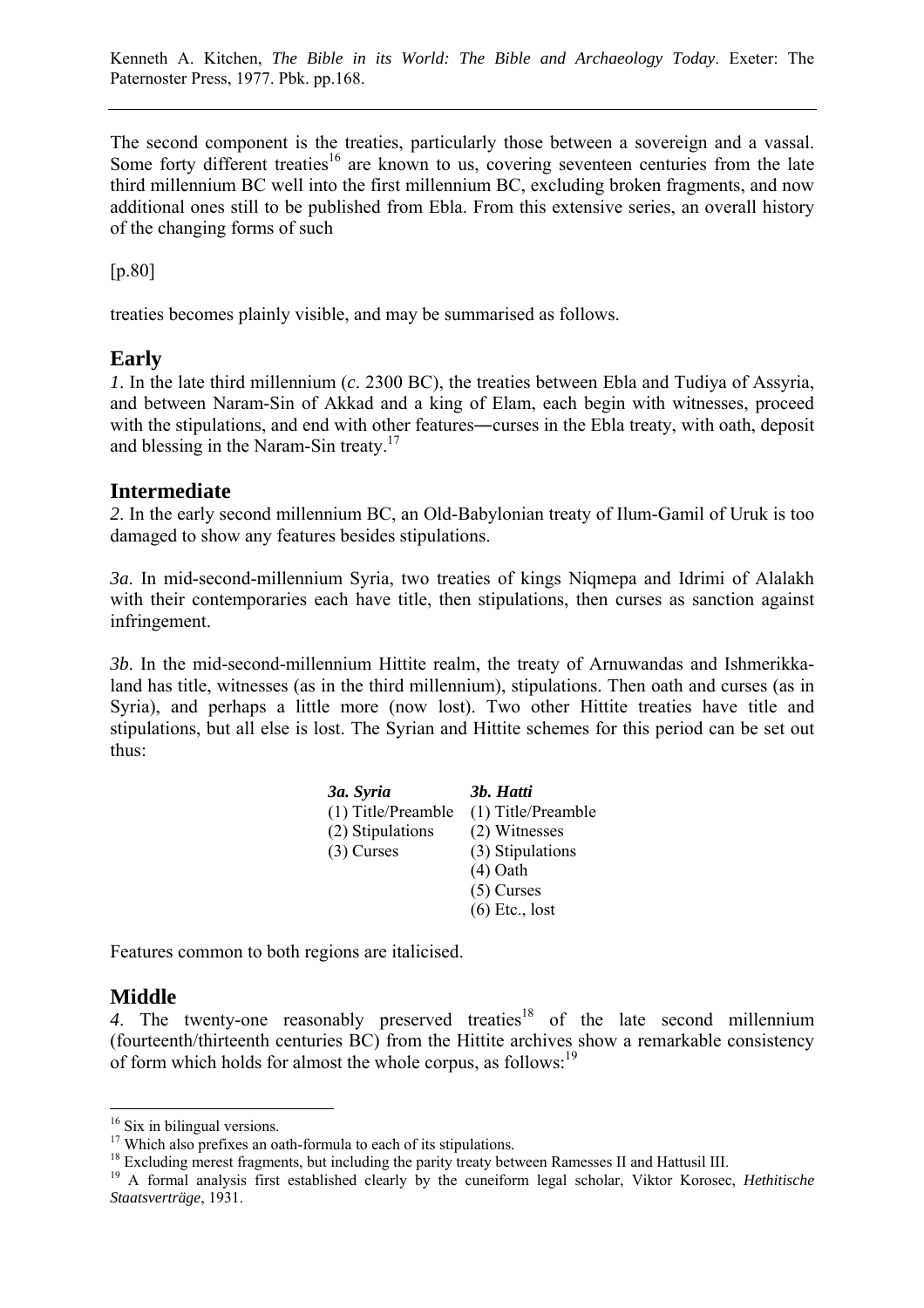- (1) Title/Preamble
- (2) Historical Prologue
- (3) Stipulations (basic; detailed)
- (4) Depositing and regular reading of treaty
- (5) Witnesses
- (6) *a/b*. Curses, Blessings

To these could be added (7, 8, 9) oath, solemn ceremony, note of

[p.81]

sanctions, but these were rarely put into writing within the formal framework. Leaving these minor flourishes aside, the basic scheme was remarkably constant. Item (4) is often missing, largely because it tends to come at the point where tablets have their lower obverse/upper reverse broken away. In just two treaties (with Anatolian population-groups), item (5) the witnesses is placed earlier in the scheme (as in older treaties), the rest conforming to pattern; other variations are minimal. The sheer consistency of such a body of texts cannot be mere coincidence.

#### **Late**

 $\overline{a}$ 

*5*. From the first millennium BC, nine treaties out of a dozen can be used. Here, the basic pattern is entirely distinct from that of the late second millennium, and shows greater variation. Its two main forms on a regional basis can be set out as follows:

| 5a. Syria          | 5b. Mesopotamia      |
|--------------------|----------------------|
| (1) Title/Preamble | $(1)$ Title/Preamble |
| (2) Witnesses      | (2) Witnesses        |
| $(3)$ Curses       | (3) Stipulations     |
| (4) Stipulations   | $(4)$ Curses         |

The principal difference between the two regions is in the mutually reversed order of stipulations and curses. The Mesopotamian scheme is directly reminiscent of the 'early' and 'intermediate' date treaties (third and early/mid-second millennium), while the Syrian placement of the curses is unparalleled. Both sets are totally different from the 'middle' date series of the later second millennium. Among minor variations in this group overall, one may note the occasional use of sub-titles before the stipulations, and (once) an 'epilogue' of blessing and curse for respect or disrespect shown, not to the contents, but to the physical text (monumentally inscribed) of a treaty.20

Such is the sum of the external evidence presented in basic outline. What, then, of the Old Testament covenant as reflected in Exodus-Leviticus, Deuteronomy and Joshua 24? How does it compare with the four successive historical phases, and with the laws series, surveyed above? It is important to remember that ExodusLeviticus, Deuteronomy and Joshua 24 are not themselves actual covenant-documents; they describe the giving of the covenant and its renewals. Thus, our existing books of Exodus-Leviticus, Deuteronomy and Joshua 24 stand at one remove (but only one remove) from the actual covenant-documents, remaining very close to these and incorporating all their main features.

 $20$  So, Sfire 1; the treaty of Assur-nirari V of Assyria with the Syrian ruler Matiel has its own peculiar arrangement of curses added to each paragraph of stipulations, and the witnesses added at the end.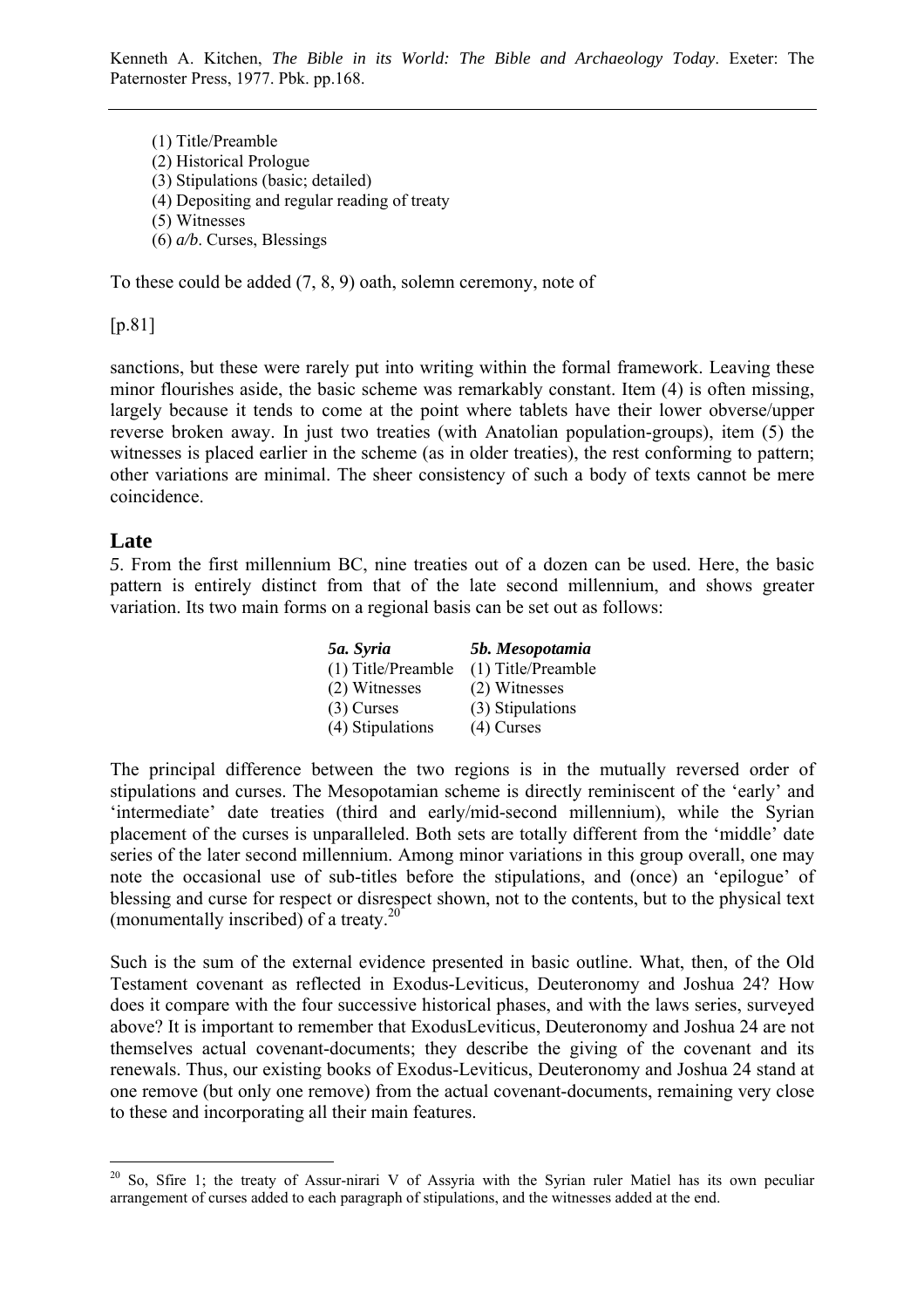#### [p.82]

Within Ex.-Lev. (I), in Deut. (II), and in Josh. 24 (III), the following elements are clearly visible: $^{21}$ 

|     |                             | I                                    |     | п                              |     | Ш                            |
|-----|-----------------------------|--------------------------------------|-----|--------------------------------|-----|------------------------------|
| (1) | Title/Preamble:             | Ex. 20:1                             | (1) | $1:1-5$                        | (1) | $24:1-2$                     |
| (2) | Historical Prologue:        | 20:2                                 | (2) | $1:6-3:29$                     | (2) | $24:2 - 13$                  |
| (3) | Stipulations, basic         | Ex. $20:3-17$ , $22-26$ ,            | (3) | $4; 5-11,$                     | (3) | $24:14-15$ ,                 |
|     | & detailed:                 | Plus                                 |     | plus                           |     | $& 16-25)$                   |
|     |                             | $21-23$ , $25-31$ (law),<br>and      |     | $12 - 26$                      |     |                              |
|     |                             | Lev. $1-25$ (ritual)                 |     |                                |     |                              |
| (4) | <i>a</i> . Deposit of Text: | Ex.25:16,<br>cf. 34:1, 28, $29^{22}$ | (4) | $a. 31:9, 24-26$               | (4) | a. 24:26                     |
|     | <i>b</i> . Public Reading:  |                                      |     | $b. 31:10-13$                  |     | $-(8:34)$                    |
| (5) | Witnesses:                  | Ex. $24:4^{23}$                      | (5) | $31:16-30, 26;$<br>$32:1 - 47$ | (5) | 24:22                        |
| (6) | $a$ . Blessing:             | Lev. $26:3-13$                       | (6) | $a. 28:1-14$                   | (6) | $a$ . implicit               |
|     |                             |                                      |     |                                |     | 1n                           |
|     | b. Curses:                  | Lev. $26:14-33$<br>(many)            |     | $b. 28:15-68$<br>(many)        |     | $b. 24:19-20,$<br>(cf. 8:34) |

To which may be added traces of (7, 8, 9), oath, solemn ceremony, and note of sanctions. For (7, 8), compare (I) Ex. 24:1-11 and (II) Deut. 27 (fulfilled, Josh. 8:30-35). Sanction for disobedience (9) finds its equivalent in the *rib* or 'controversy' motif in the Old Testament, which takes its starting-point from Deut. 32, with parallels going back into the second millennium  $BC<sup>24</sup>$ 

From comparison between the above analysis and those of the laws and treaties on preceding pages, several points stand out with crystal clarity, as follows.

*First*, the full series of observable elements in the Sinai covenant and its two renewals (either side of the Jordan) corresponds only and solely to the range and general order of elements found in the 'middle' series of treaties, those of the later second millennium, and neither to later treaties (first millennium) *nor* to earlier treaties (third to mid-second millennium). All six major elements in the 'middle' series recur in the Old Testament covenant. Significantly, too, item (4) which is least seen in the Old Testament is also the least-attested in that middle series.

*Second*, the *order* of blessings then curses, and the proportion of few blessings to distinctly more curses, are both features which correspond directly to those observable in the early second millennium law-collections, just as the stipulations of the covenant are law rather than treaty. Nothing parallel to this is so far known from the copies of later law-collections (e.g., Hittite, MiddleAssyrian, or Neo-Babylonian).

[p.83]

<sup>&</sup>lt;sup>21</sup> See already, my *Anc. Orient & OT*, 1966, pp. 90-102, which remains valid with only the slightest changes. <sup>22</sup> Cf. retrospect, Deut. 10:1-5.

<sup>23</sup> Cf. Josh. 24:27.

<sup>24</sup> Cf. references in *Anc. Orient & OT*, p. 98, nn. 44, 45.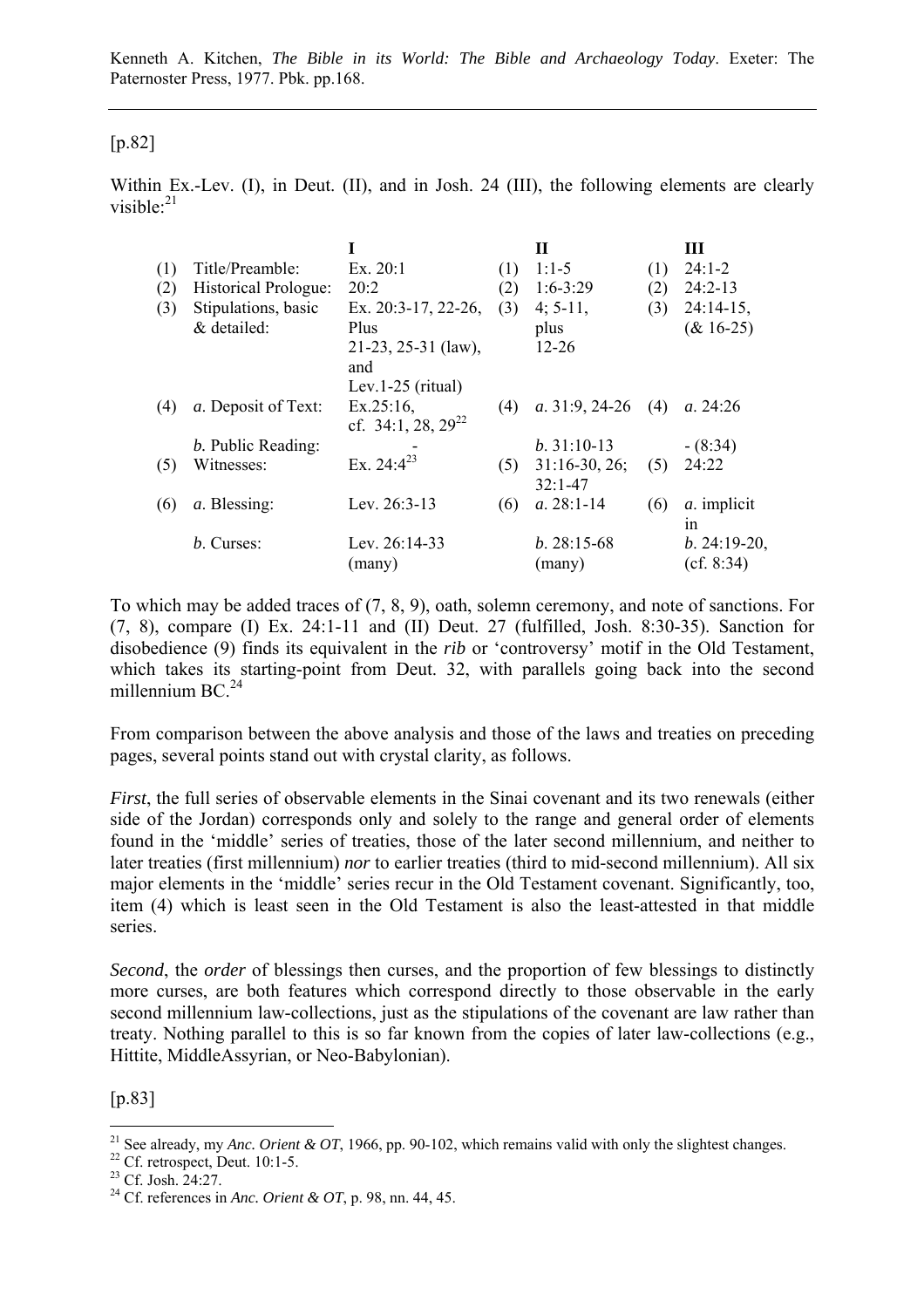*Third*, we may now see here the real literary origins of the Sinai covenant's formulation: it is the happy confluence of law and treaty in their most developed second millennium forms. Both law and treaty begin with title or preamble, continue with a prologue (historical in treaties) and then pass on to laws/stipulations. Likewise does the Sinai covenant. Lawcollections have blessing then curse, while treaties have curse then blessing. Here, covenant goes with law, including with the disproportion of few blessings and many curses. Law has an epilogue, with which one may compare the recapitulation in covenant (Deut. 29-30). On deposit and reading of the terms, covenant goes with treaty; also in having witnesses.

*Fourth*, the Sinai covenant and its renewals preserve not only the full number of elements found also in second millennium laws and treaties, but substantially also their order of elements. Thus, in Exodus-Leviticus, elements (1), (2), (3), (6*a/b*) all follow in sequence. (5) comes neatly between the civil and religious commands, with (4) included in the latter. In Deuteronomy, the entire sequence is present and in order, except that the group epilogue plus (4), (5), are placed at the end instead of before (6a/b). In Joshua 24, again, all follows in order except that (4) and (5) are mentioned in reverse order. These minor departures from treatyorder are no greater than those observable in some treaties of the 'middle' group, and stem from factors which have to be borne in mind. Such factors include: (i) Elements (4) deposit/reading and (5) witnesses are only present in one source of covenantformulation—the treaty; not in the law-collections. Hence, in covenant, a confluence of law and treaty, their place is not bound to be that of the treaties. (ii) One must remember the nature of Exodus-Leviticus, Deuteronomy, and Joshua 24: a record of the acts of giving and of renewing the covenant, but (as noted above) not the actual, formal covenant-documents (and indeed, occasionally mentioning the writing-down of such documents, cf. Ex. 24:4, 7; Deut. 31:24; Josh. 24:25, 26).

*Fifth*, we have, therefore, no warrant factually to date the basic Sinai covenant and its two renewals any later than the time of the data to which they are most closely related, i.e. to the thirteenth century down to *c.* 1200 BC at the very latest. The present books of Exodus, Leviticus, Deuteronomy and the data of Joshua 24 would necessarily stem from about 1200 BC or not long afterwards, on the same basic criterion.

*Sixth*, the content of the covenant. The fundamental heart of the Sinai covenant (its stipulations) are the basic norms (the ten commandments) and the specific laws and customs for the Israelites,

[p.84]

 $\overline{a}$ 

reafirmed in the renewals. In this, the covenant―regulating the life of a people―is closely related in nature to the law-collections of the ancient biblical world. For the last seventy or eighty years, analogies between laws in (e.g.) the 'code' of Hammurabi of Babylon and in Exodus-Deuteronomy in various matters of everyday life have been common knowledge. As Hammurabi reigned four or five centuries before Moses was at Sinai, those correspondences illustrate forcibly the antiquity and continuity of legal and social usage in the ancient Semitic world of the second millennium BC.<sup>25</sup> The terms of reference of the Sinai covenant—a Sovereign enters into a formal relationship with his subjects the people―are close to those of a treaty between suzerain and vassal. But here, in the covenant at Sinai, distinctive use is

<sup>25</sup> Naturally, distinctions in emphasis, etc., also exist; cf. *Anc. Orient & OT*, p. 148 f.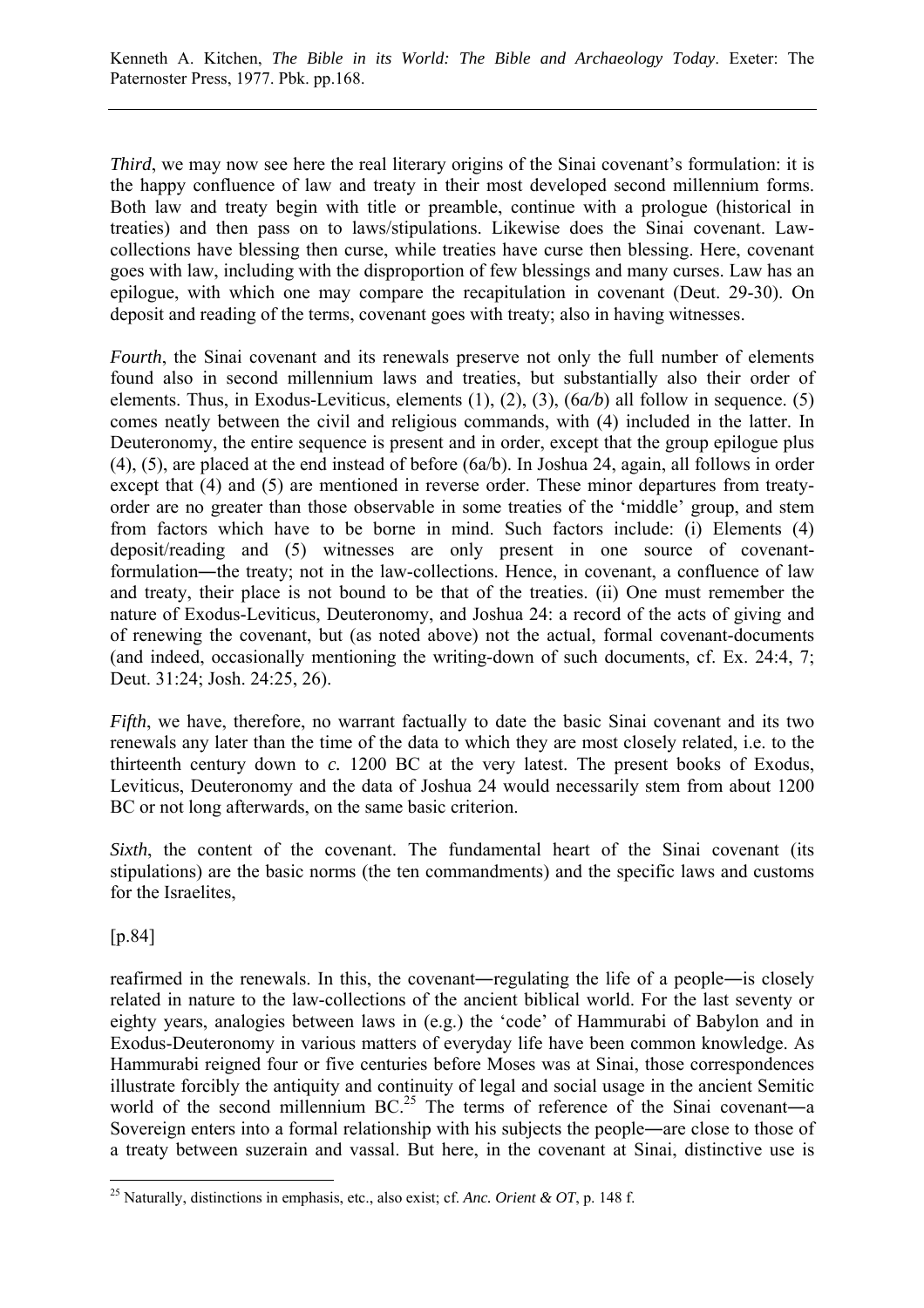made of this framework. The Sovereign concerned is not simply a human 'great king', but Deity. Hence, in turn, the covenant possesses both moral and religious aspects not to be found in purely political state treaties. No service or tribute is requested here for the palace of a 'great king'. Instead, we have the Tabernacle instituted (Deity's audience room on earth with the people's representatives), and the rituals of the cult as service due to the divine Sovereign. Hence, the arrangements planned and executed in the latter part of the book of Exodus, and the rituals of Leviticus.

All this makes excellent sense. But the reaction of some Old Testament scholars, imprisoned within 19th-century theory, makes a fascinating study. In 1954, the close analogy between the late second-millennium treaties and elements in Exodus and Joshua 24 was first pointed out by Mendenhall,<sup>26</sup> but omitting Deuteronomy, studied in this regard by others,<sup>27</sup> e.g. M. G. Kline.<sup>28</sup> The result of Mendenhall's study was a flood of papers and studies upon the theme of 'covenant' touching upon all sides of Old Testament study, and sometimes going to fanciful and therefore unjustified lengths.

Mendenhall's original point gained some initial acceptance from Old Testament scholars, but of course this result directly contradicted established theory―e.g., the late origin and use of 'covenant', both in word (*berit*, etc.) and in concept, the dogma that Deuteronomy could not be divorced from the reforms in Judah of 621 BC, and so on. So in 1963, D. J. McCarthy endeavoured to gloss over the clear distinctions visible between late second and first millennium treaties, despite being forced to admit the existence of what he called 'subgroups<sup>'.29</sup> Far from being 'sub', these groups actually exhibit major distinctions as the data used above clearly show. In 1964, J. A. Thompson in turn sought to avoid recognition of the second/first millennium distinction, claiming that perhaps the

#### [p.85]

 $\overline{a}$ 

historical prologues had been lost in the first millennium examples.<sup>30</sup> This idea is sufficiently invalidated by the existence of a title/preamble to some of the less-damaged first millennium examples, first item in any text. Even if it were not, it would be astonishing indeed, if all of that group of texts had lost only the prologues every time by an incredible freak of preservation and destruction!<sup>31</sup> In 1965, E. Gerstenberger<sup>32</sup> attempted to reduce the covenant to just three elements, but to do so he evaded all consideration of the *full written form* of covenant, laws and treaties alike. R. Frankena and M. Weinfeld compared the curses in

<sup>26</sup> In *The Biblical Archaeologist* 17 (1954), pp. 26-46, 50-76, esp. pp. 53-70, reprinted separately as G. E. Mendenhall, *Law and Covenant in Israel and the Ancient Near East*, 1955.<br><sup>27</sup> In 1955, the present writer first made a complete analysis of all available treaties, applying the results to

Deuteronomy; publication has not been possible.<br><sup>28</sup> *Treaty of the Great King*, 1963, following-up articles in the *Westminster Theological Journal* in 1959-61.

<sup>&</sup>lt;sup>29</sup> Treaty and Covenant, 1963, pp. 82, etc. Similarly, Whitley, Journal of Near Eastern Studies 22 (1963), pp. 37-48, aptly censured by D. R. Hillers, *Treaty-Curses and the Old Testament Prophets*, 1964, p. 83, for attempting 'to make the facts fit a preconceived notion'.<br><sup>30</sup> The Ancient Near Eastern Treaties and the Old Testament, 1964, pp. 14-15; cf. Anc. Orient & OT, p. 95, n. 34.

 $31$  Only one tiny fragment from a 1st-millennium treaty could (so far) possibly be construed as part of a historical prologue (so, A. F. Campbell, *Biblica* 50 (1969), pp. 534-5). Unfortunately for this much-heralded and miniscule exception, there is every probability that the section concerned is the end of the witness-paragraph followed by a brief introduction to the stipulations. It bears little resemblance to the often extensive historical prologues of the late 2nd millennium.

<sup>32</sup> *Journal of Biblical Literature* 84 (1965), pp. 38-51.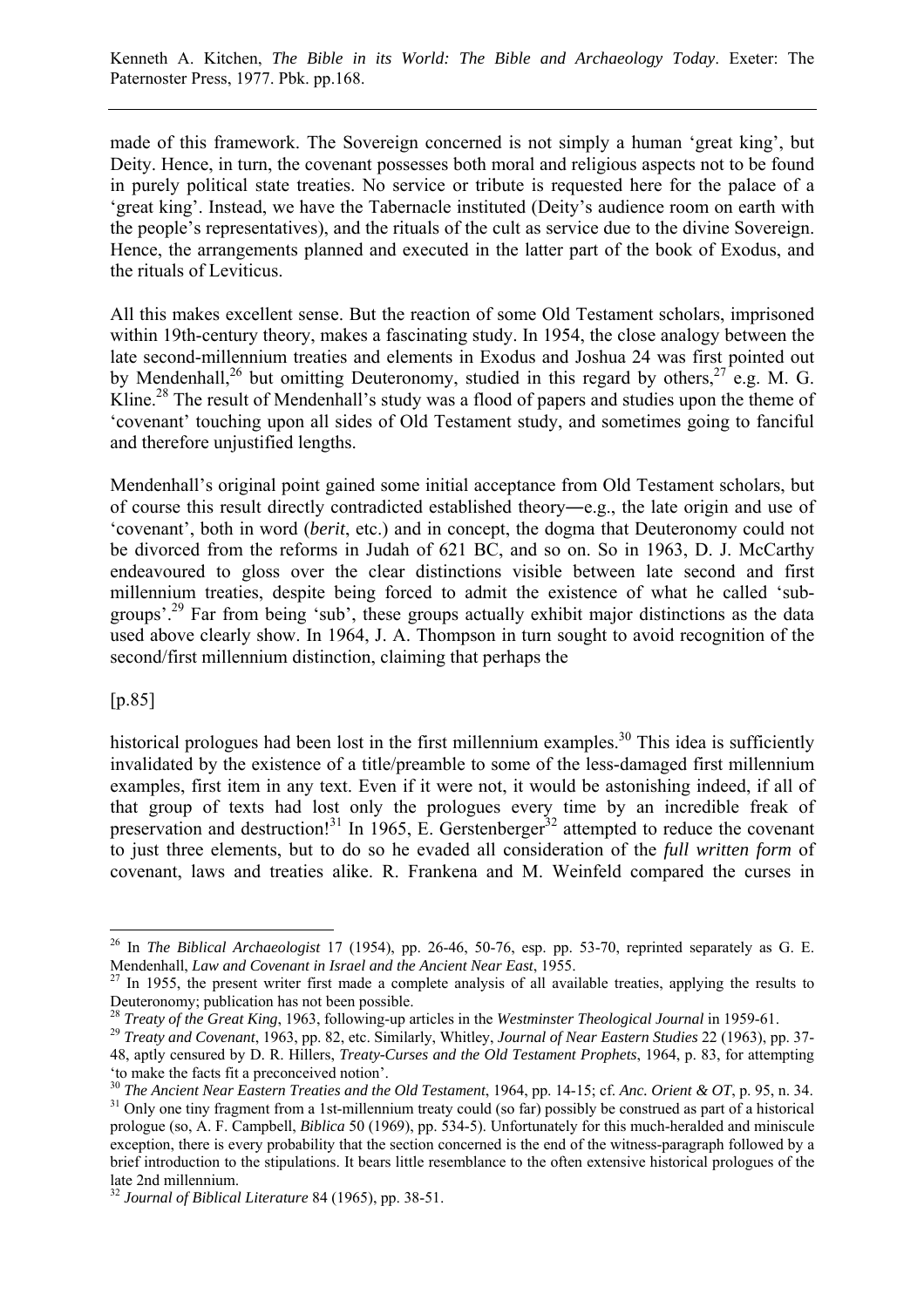Deuteronomy with those in first millennium treaties,<sup>33</sup> drawing the conclusion that Deuteronomy was dependent on the Assyrian treaties, hence was itself of the seventh or sixth century BC. But the Assyrian treaties and Deuteronomy alike draw their repertoire of curses from a long pre-existent range of curses (even, groups of curses) going right back into the second millennium BC, centuries before either Deuteronomy or the first millennium treaties!<sup>34</sup> And their erroneous view in any case failed to account for the clear late second millennium features present in Deuteronomy. And so, until in 1972 Weinfeld averred that no distinction of the kind existed, all treaties were in effect alike.<sup>35</sup>

Yet the facts themselves will not go away. The very words used for the covenant in Hebrew are old, not 'late'. *Berit* occurs in West-Semitic in Ugaritic (fourteenth/thirteenth century BC) and as a loanword in Egyptian (early and late thirteenth century BC), likewise the term *'edu*t in c. 1160 BC in a secondary meaning indicating that it goes back earlier.<sup>36</sup> Neither the words nor the concept of 'covenant' can therefore possibly be treated as 'late' (i.e. first millennium BC only). The clear distinctions in form between treaties of different periods—and especially between late second and the first millennium BC―as outlined above remain fully and immoveably valid, established as they are by the texts of forty treaties in fifty-four 'editions', $3^7$  not counting merest fragments. This evidence is here to stay. The correlations between the Sinai covenant and renewals and the second millennium treaties and lawcollections also stand out with crystal clarity, are also here to stay.

## **Ancient Hebrew Worship**

Far from being some elaborate priestly pipe-dream of the Babylonian exile or later, the Tabernacle was essentially a modest structure (about 60 by 20 feet) compared with the larger shrines enjoyed by Canaanite gods (as at Ugarit or Hazor), not to mention the enormous temples of Egypt, Mesopotamia or the Hittites. The techniques used for the Tabernacle―gilded frames and beams,

[p.86]

with coverings―were those used for 'prefab' structures (religious and otherwise) in Egypt for up to fifteen centuries before Moses.<sup>38</sup> Its permanent staff of five  $(Ex. 28:1)$  is primitively minute compared with (e.g.) some 150 priests on regular duty in each of the personal temples of Ramesses II or III in Western Thebes. The Tabernacle's daily offering of two lambs with a few pints of oil, flour and wine is as nothing compared with (e.g.) the daily offering of 5,500 loaves, 54 cakes, 204 jugs of beer, up to 50 geese, an ox, and a variety of other items all

 $\overline{a}$ 

<sup>&</sup>lt;sup>33</sup> R. Frankena, in Oudtestament. Studien 14 (1965), pp. 122-154; M. Weinfeld, *Biblica* 46 (1965), pp. 417-427.<br><sup>34</sup> Weinfeld himself had noted Old-Babylonian evidence that illustrates this fact (*op. cit.*, pp. 422, 42 learned nothing from it.

<sup>35</sup> Weinfeld, *Deuteronomy and the Deuteronomy School*, 1972, pp. 59-61: 'this traditional formulation remained substantially unchanged from the time of the Hittite Empire down through the neo-Assyrian period. There is no justification, then, for regarding the formulation of the Hittite treaties as being unique, nor ... any basis for (the) supposition that only Hittite treaties served as the model ... of the Biblical covenant.' Except for the laws-

element, nothing could be further from the truth than the statement just quoted.<br><sup>36</sup> Cf. briefly, Kitchen, *A Review of Bright's History of Israel*, 3rd ed., *Theol. Students' Fellowship*, Leicester, 1976, pp. 5-6; P. C.

<sup>&</sup>lt;sup>37</sup> The 14 'additional' versions being 6 bilingual Hittite treaties and 8 additional duplicates of the Esarhaddon/Medes treaty, one per prince.

<sup>38</sup> Kitche n, *Tyndale (House) Bulletin* 5/6 (1960), pp. 7-13.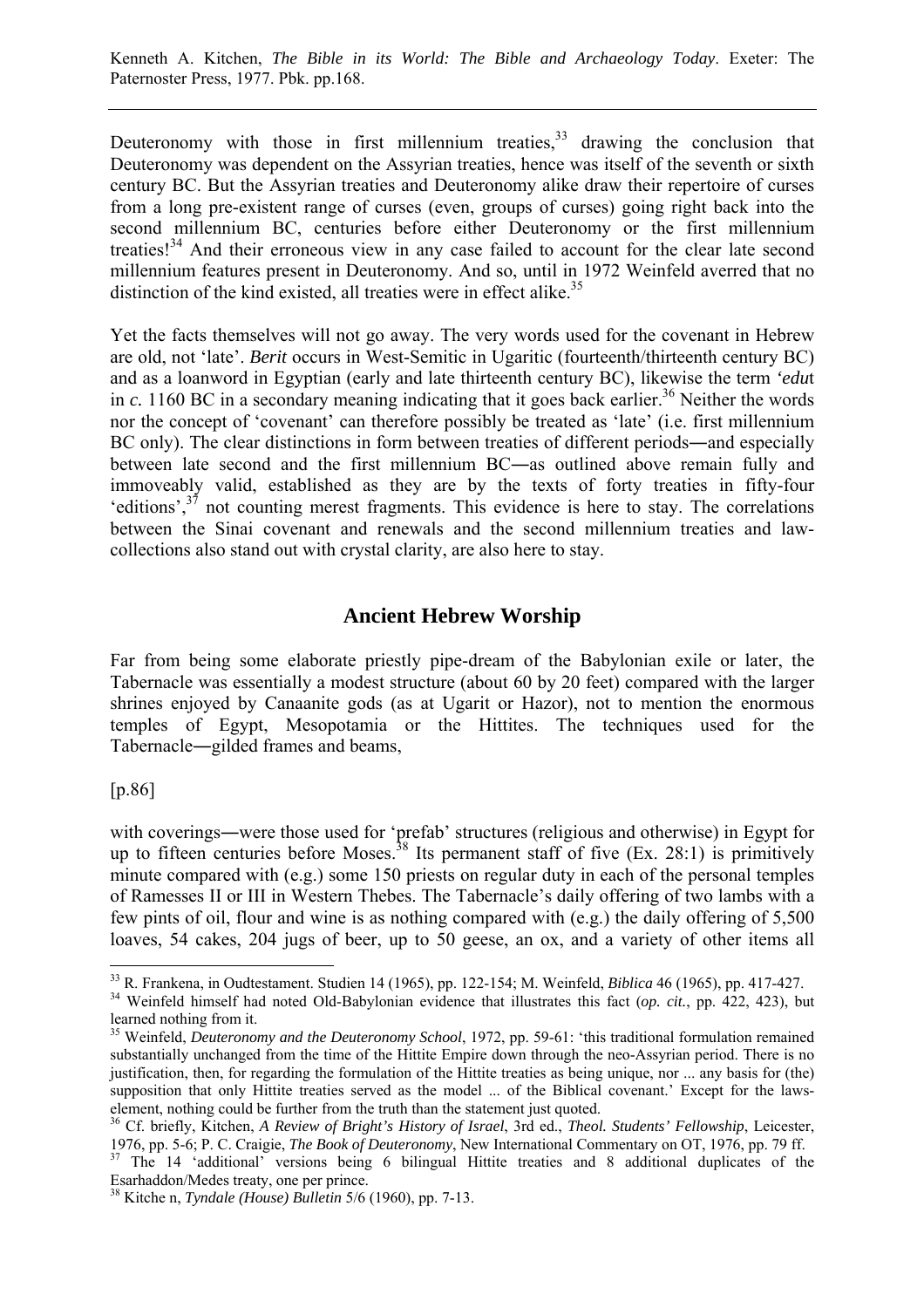regularly presented at either of the two Ramesside temples just mentioned. The dozen feasts of the Hebrew calendar are pitifully few when compared with the fifty or sixty religious festivals of ancient Thebes, for example.

In short, viewed against the proper background and perspective, the provisions of Exodus-Leviticus are neither 'advanced' for the thirteenth century BC, nor over-elaborate, nor inherently 'late'. Quite the contrary—they are extremely modest, and that to a primitive degree! Nor in concept (in the rituals, for example) is there anything very 'late'. Already in the fourteenth/thirteenth centuries BC, acts of consecration for a new shrine (cf. Lev. 8-9) were more elaborate elsewhere—witness the Hittite ritual of Ulippi. The principle of symbolical substitution by enacting transfer of sins (laying hands on a scapegoat) is also clearly attested in the fourteenth/thirteenth centuries BC, in the Hittite rituals of Uhhamuwa and Ashkhella (cf. Lev. 16:20-27)<sup>39</sup>—it was a gesture clearly understood in those times, not an invention of eight centuries later. And many other incidental details, such as the physical geography of Sinai, the Arabah and Transjordan, subjects like the itineraries, use of silver trumpets, of ox-wagons, etc., can be correlated with knowledge available to us from outside sources, particularly in the second millennium  $BC<sub>1</sub><sup>40</sup>$ .

## **Conquest and Settlement**

#### **1.** *The Negeb and Transjordan*

About to leave Kadesh in north-east Sinai with his people, Moses vainly sought permission from the king of Edom to lead them through Edom or Seir. Recently, the whole tradition about the exodus and journey of the Hebrews by Seir has been doubted merely because the Edomite centre of Bozrah (now Buseirah) was seemingly not occupied until the eighth century BC onwards, to judge from four seasons of assiduous excavation.<sup>41</sup> However, these doubts rest upon entirely false reasoning. No biblical text makes Bozrah the capital of Edom until the eighth century BC (period of Amos and Isaiah), $42$  and Bozrah never appears in Numbers 20:14-21 or Judges 11:17! Edom possessed various centres, in

#### [p.87]

 $\overline{a}$ 

eluding Sela, Teman, Bozrah and others. As Seir, it is frequently mentioned in the inscriptions of Ramesses II in the thirteenth century BC, a clear indication that Seir/Edom then had some form of stable population and organization, whatever its economic basis―perhaps pastoral, mining and some limited cultivation.<sup>43</sup> The discovery of definite traces of Late Bronze/Early Iron I sites can only be a matter of time.

<sup>&</sup>lt;sup>39</sup> References for these and other rituals, cf. Kitchen, *The OT in its Context*, 1973, pp. 17-18; an extract, Goetze in Pritchard, *Anc. N. E. T.*, p. 347.<br><sup>40</sup> References, in J. Douglas et al., eds., *New Bible Dictionary*, 1962, pp. 1328-1330; Kitchen, *Old Testament in* 

*its Context*, 1973, p. 18.<br><sup>41</sup> C. -M. Bennett, *Levant* 5 (1973), pp. 1-11 (esp. 1, n. 6); 6 (1974), pp. 1-24 (esp. 19); 7 (1975), pp. 1-19 (esp. 15); 9 (1977), pp. 1-10 (esp. 9).

 $42$  Gen. 36:33 alone mentions Bozra any earlier, not explicitly as a city (contrast verses 32, 35, of other places); it may then have been simply a district like Teman in verse 34.

<sup>43</sup> Edomite shepherds watering their flocks in the east Delta, cf. Wilson in Pritchard, *Anc. Near Eastern Texts*, p. 259 (for Beduin, read Shosu). A little later, Ramesses III mentions destroying the tents of Seir (*ibid*., p. 262 top), using the Hebrew-Canaanite word *'ohel*. On Edom, cf. D. Baly, *The Geography of the Bible*, 1974, pp. 233-240.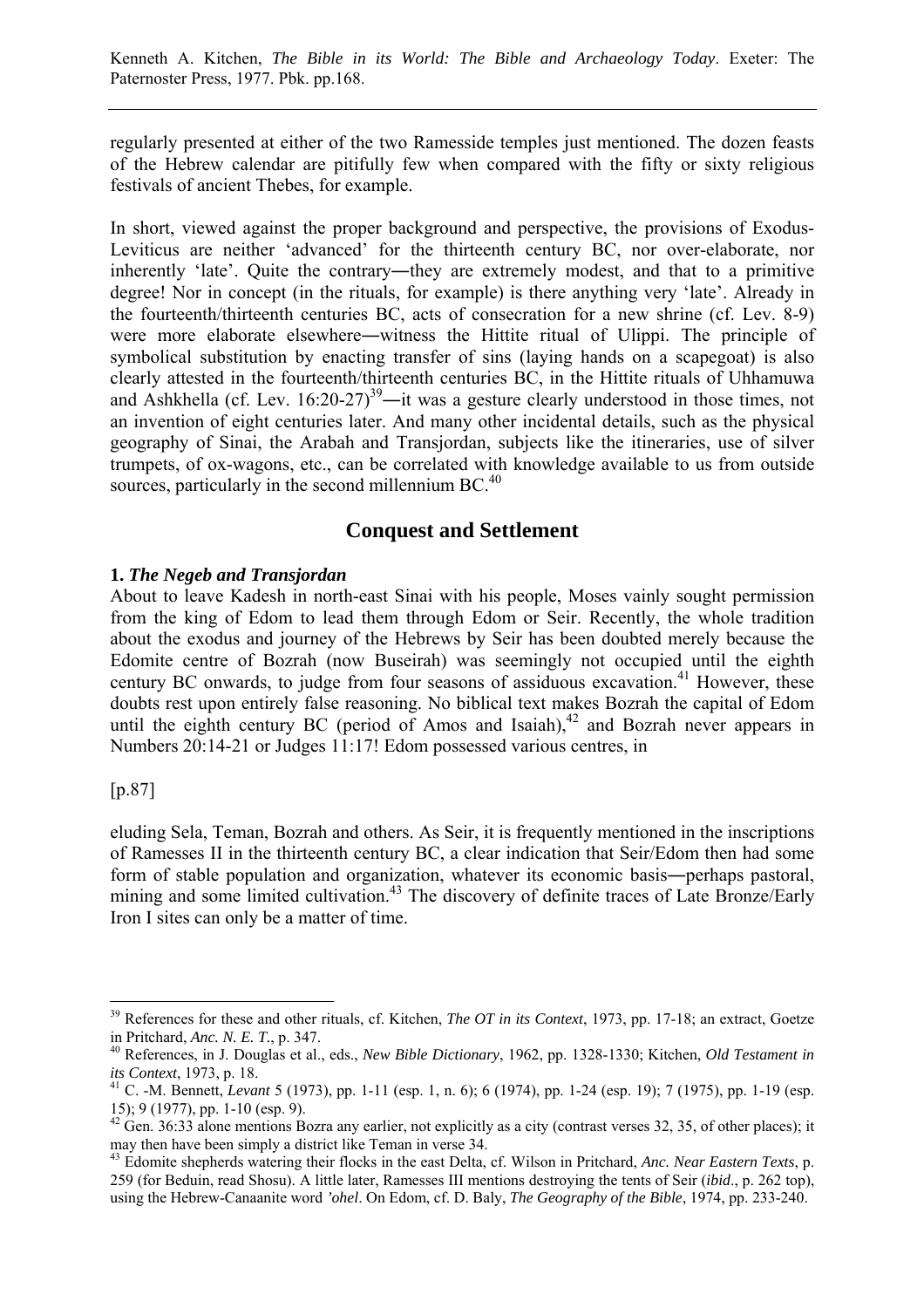Similarly, the current confusion over the relation of archaeological sites in the Negeb (or 'southland' of Palestine) to biblical place-names in Genesis, Numbers and Joshua-Judges rests, ultimately, upon the still-inadequate scope of discovery to date. In Genesis, the patriarchs pause at Beer-Sheba merely for the wells, undoubtedly along the main wadi (Gen. 21:25 ff.; 26:23). Only once here is Beer-Sheba actually called 'city', i.e. a full settlement, in Gen. 26:33―which in fact is an 'editorial note' ('to this day'), and has nothing to do with the patriarchs. In Joshua 15:28 and 19:2, Beer-Sheba is merely one very minor place-name among many others. Therefore, we have no reason to suppose any major settlement there until *c*. 1200 BC at the earliest. The place's main fame is as a traditional limit ('from Dan to Beer-Sheba'), not as a great centre in itself. Therefore, we must dismiss as mistaken, the late Prof Aharoni's interpretation of an Iron Age well up near the later Israelite citadel as 'proof' hat the Genesis narratives date to  $c$ . 1100 BC.<sup>44</sup> This well, he admits, was cut in the 12th century BC by the new Israelite settlers—how, then, could they possibly be so stupid as to imagine that the work of their own hands (for their own settlement) was that of Abraham? As pastoralists living in tents, the patriarchs could not be expected to leave any trace to be found of their encampment at Beer-Sheba; nor of soon-obliterated temporary altars (earth and rough stones?) and a tamarisk long dead.

The excavations at Tell Arad, Tell Milh (Malhata) and Tell Masos have similarly been used as basis for a theory putting the Israelite conquests of *c*. 1230/1180 BC back to patriarchal times,<sup>45</sup> hence to produce the artificial image of a 'conquest' that took centuries. However, this particular mirage depends simply on the lack of discovery (so far) of Late Bronze Age settlements on or near the Middle Bronze/Early Iron Age sites dug with such success. Such a negative basis, however, is wholly unsatisfactory<sup>46</sup> as can be seen from the situation in Transjordan (chapter 1, and below). Furthermore, site-shift was particularly prevalent in the Negeb—Tell Masos has three distinct sub-sites, and Tell Ira is a fourth.<sup>47</sup> BeerSheba itself has two main sites (Bir es-Saba, Tell Beersheba), besides its Chalcolithic sites.

[p.88]

We now turn to the Hebrews in Transjordan. Skirting round Edom and Moab, the Israelites were finally compelled to fight against, and to defeat, Sihon, an Amorite ruler who had taken Heshbon from the Moabites and now lost it to Israel with the rest of his realm (Numbers 21:21-31). As we saw in chapter 1, it had been customary to identify ancient Heshbon with Tell Hesban, but excavations there failed to produce many buildings before Roman age, or anything much but pottery-fill before the seventh century  $\overrightarrow{BC}$  at all.<sup>48</sup> Thus, unless the earlier levels had been missed or totally obliterated, it is altogether more likely that Bronze-Age Heshbon was at either Tell el-Umeiri or Tell Jalul nearby, both of which show abundant occupation in the Bronze Age, Late and earlier, as well as later.<sup>49</sup> Site-shift is the obvious answer, just as it was at Jericho, Lachish and elsewhere.

<sup>&</sup>lt;sup>44</sup> Cf. Y. Aharoni, *Biblical Archaeologist* 39 (1976), pp. 63, 71.

<sup>&</sup>lt;sup>45</sup> Aharoni, *op. cit.*, pp. 71 ff.<br><sup>46</sup> Particularly as the precise identifications of Tell Milh, Tell Masos, Tell Ira and their sub-sites with Zephath, one or more Hormahs, and Arad of Yeroham remain disputed and cannot be settled finally at present.  $47$  Aharoni, p. 70.

<sup>48</sup> See summary of the 1968-71 dig by S. H. Horn in M. Avi-Yonah (ad.), *Encyclopaedia of Archaeological Excavations in the Holy Land*, II, 1976, pp. 510-514 and references.<br><sup>49</sup> L. T. Geraty, in *American Schools of Oriental Research*, Newsletter, No. 8 (Jan. 1977), p. 12.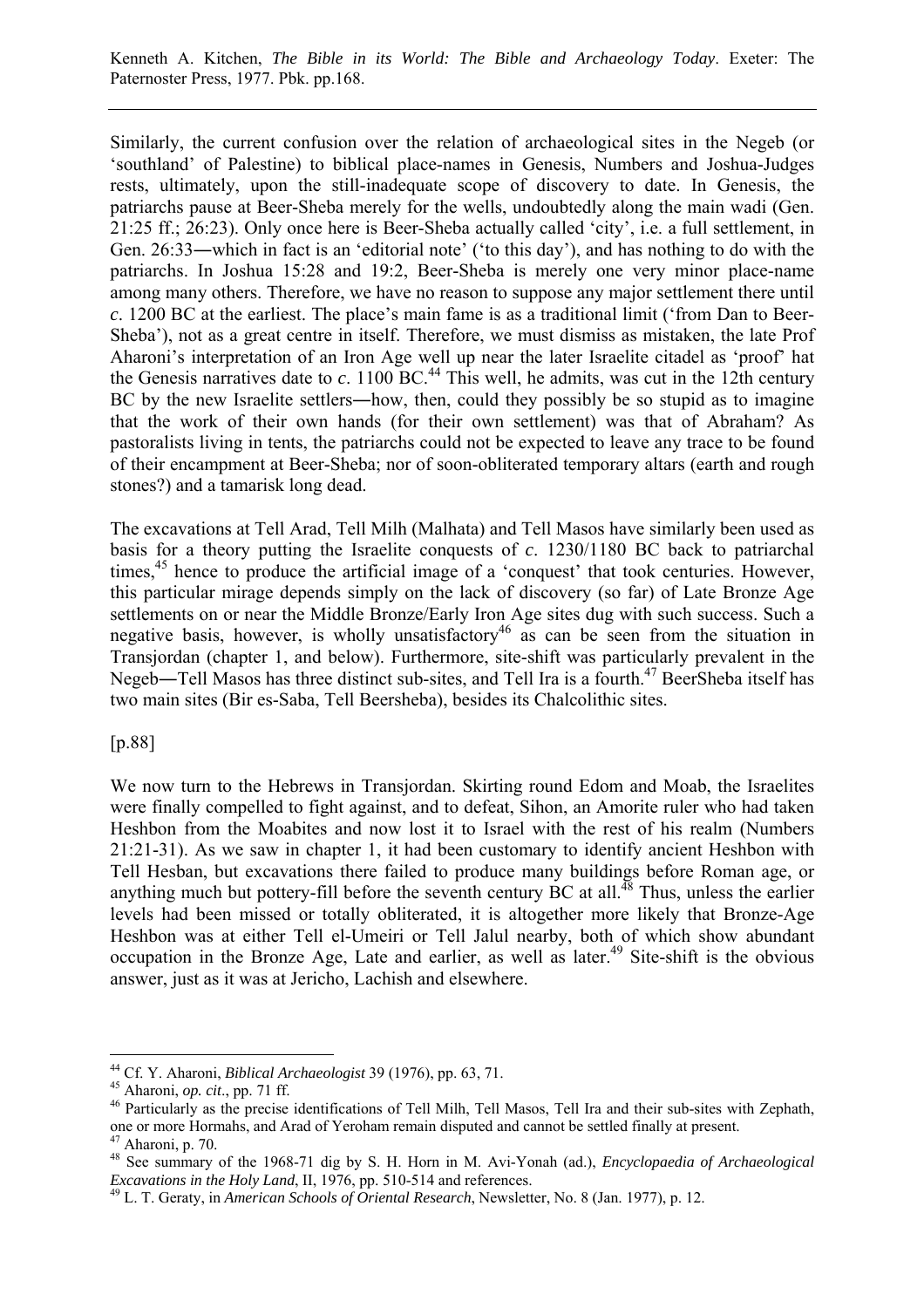In Moab proper Dibon offers an equally instructive example, again noted in chapter 1. Here, the excavations found virtually nothing of Late Bronze Age date,<sup>50</sup> even though Dibon is mentioned in Numbers (21:30; 32:3, 34, 45-46, etc.), precisely like the 'gap' at the Negeb sites. However, in this case, we have independent written evidence at first hand to prove the existence of Dibon in the thirteenth century BC: the war-reliefs of Ramesses II depicting his conquest of Batora and of Dibon 'in the land of Moab',<sup>51</sup> these being shown as fortresses. Moab was then a state with fortified strongpoints during the first half of the thirteenth century BC; the archaeological data from Dibon (Dhiban) are clearly inadequate, as is so often the case with mute, uninscribed, timeworn, incompletely-dug, archaeological sites. Such evidence is a very unsatisfactory basis from which to pass judgement upon the biblical or any other literary source.

From Tell Deir Alla in the Jordan valley, however, has come an archaeological and inscriptional curiosity of a very different stamp. A Dutch expedition found the fragmentary remains of an Aramaic inscription upon plaster, perhaps originally applied to a stone monument (stela).<sup>52</sup> Datable to roughly 700 BC (eighth/seventh centuries overall) this text (or texts) exhibit(s) several remarkable features. In the text, the title and beginnings of important paragraphs or sections are written in red ink―'rubrics'―precisely as in good literary papyri in Egypt, where this usage was invented. The language is Aramaic with features that are in some cases old, in other cases analogous with its sister-language Hebrew. But most remarkable of all is the content. When the Israelites were in Moab, about to cross the Jordan, the king of Moab hired a foreign prophet from north Syria, Balaam son of Beor, to curse the Hebrews (cf. Numbers 22-24)―but Balaam was constrained to bless them. In

[p.89]

these badly-broken texts of some five centuries later occur mentions of Balaam as a 'seer of the gods' with fragments of colourful visions, interchanges with bystanders, and possibly curses. It is evident that Balaam had remained a prominent figure in local religious tradition and, as Hoftijzer remarks, it is quite possible that former oracles of his (or deemed to be his) were kept at the Deir Alla shrine and recopied as religious literature―as happened to the Old Testament prophets in Israel. As we have seen already (chapter 4), longevity of tradition about early historical characters is nothing untoward in the biblical world.

## **2.** *Into Canaan*

 $\overline{a}$ 

As noted repeatedly by past observers, the sudden stoppage of the Jordan (Joshua 3:13-17) is a phenomenon well-known at intervals in the river's history, because of the nature of its clay banks.53 Once across the Jordan, Israel's first challenge and first victory was at Jericho. The site of Old Testament Jericho is generally accepted to be the mound of Tell es-Sultan, just west of the modern settlement of Er-Riha that still preserves the name. Jericho has had a chequered career archaeologically as well as anciently. The more recent excavations by Dame Kathleen Kenyon (1952-58) showed clearly that the walls formerly attributed to the Late Bronze Age by Professor Garstang (1930-36) really belonged to a much earlier day (late third millennium BC). In the Middle Bronze Age (patriarchal period), Jericho had been a

<sup>50</sup> Cf. latest summary by A. D. Tushingham, in Avi-Yonah (ed.), *Encyclopedia of Archaeol. Excavations in the*  Holy Land, I, 1975, pp. 332-3.<br><sup>51</sup> Kitchen, Journal of Egyptian Archaeology 50 (1964), pp. 50-70.<br><sup>52</sup> See J. Hoftijzer, *Biblical Archaeologist* 39 (1976), pp. 11-17 (and 87); full publication, J. Hoftijzer and G. van

der Kooij, *Aramaic Texts from Deir Alla*, 1976.<br><sup>53</sup> Cf. (e.g.) J. M. Houston in J. D. Douglas *et al.*, eds., *New Bible Dictionary*, 1962, p. 656.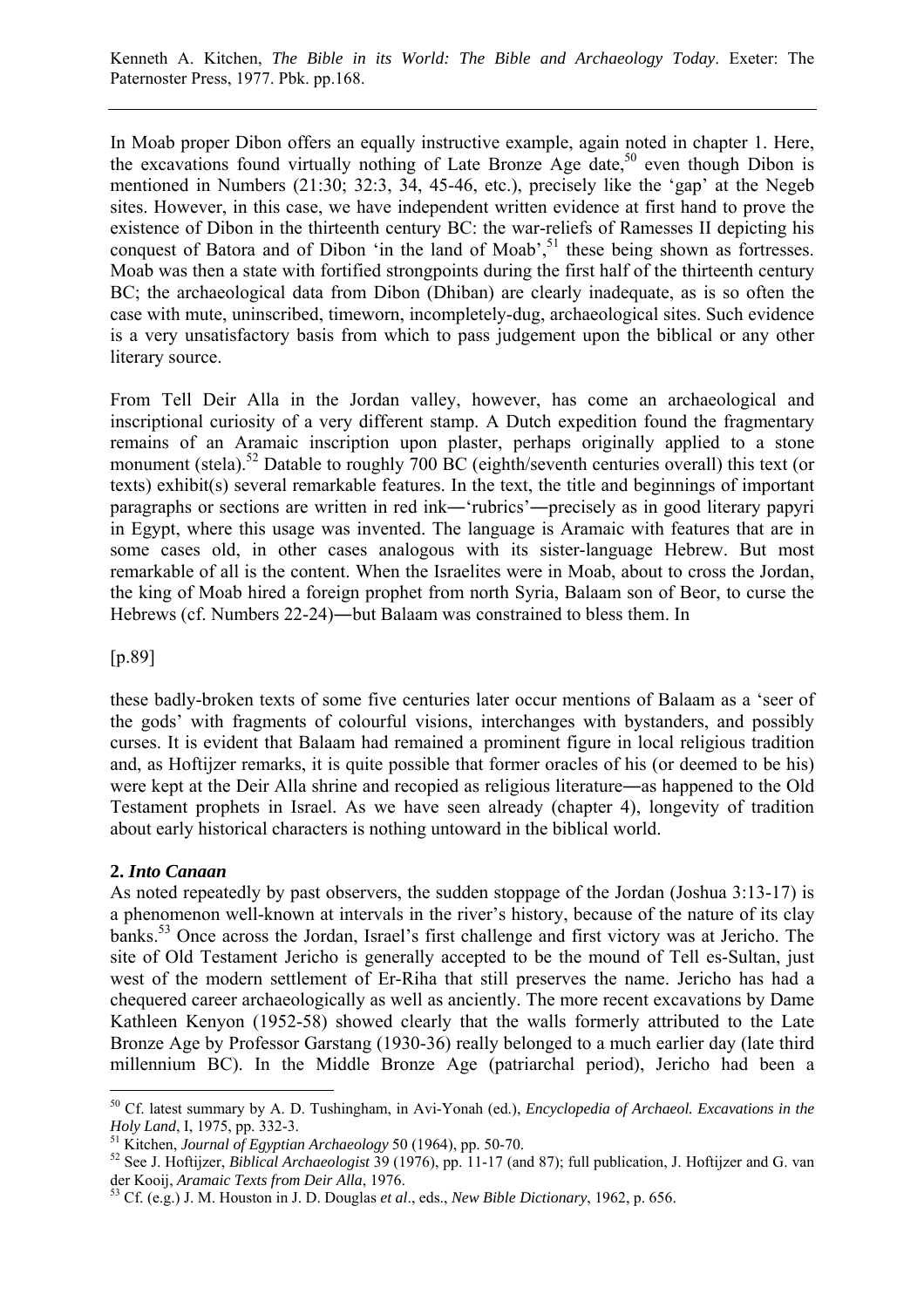flourishing town, as the rich burials in abundant tombs have shown. However, once that town was destroyed, the Middle-Bronze remains lay fallow for some two hundred years, during which time severe erosion weathered away nearly all traces of the Middle Bronze township except low down on the east side. As already remarked in chapter 1, the very walls were largely swept away together with some twenty feet of scarp below them.<sup>54</sup> Thus, it is scarcely surprising to find that the Late Bronze Age settlement at Jericho hardly survives at all<sup>55</sup> (house-wall, hearth, a few tombs, *c*. 1380 BC onwards)―eroded not in two hundred, but for a whole four hundred, years (double the span) between the Hebrew conquest and the time of Ahab. Jericho is a classic example of incompleteness in the archaeological record caused by the depredations of man and nature combined, where―as at Dibon―the literary record (here, the Old Testament) retains phases of history lost to the excavator.

The other famous 'problem-site' is Ai. For many decades, Et-Tell has been the most popular candidate for identification as ancient Ai. However, excavations at Et-Tell,<sup>56</sup> as at nearby Khirbet Haiyan and Khirbet Khudriya, have totally failed to yield anything

[p.90]

of the Late Bronze Age, or in fact anything at all between the end of the Early Bronze Age (late third millennium) and the Early Iron Age (*c*. 1200 BC). The same moral may still apply to Et-Tell as to Dibon or Jericho―or in fact, Et-Tell may never have been Ai in the first place.57 The verdict must be left to future discovery.

Quite different is the position at other sites. Perhaps Hazor (now Tell el-Qedah) offers the greatest contrast, where an extensive Late Bronze city and citadel was totally destroyed in the late thirteenth century BC, seemingly in good agreement with Joshua 11:10-11.<sup>58</sup> Again, Tell Beit Mirsim (probably Old Testament Debir,<sup>59</sup> despite carping by some) and Bethel (Beitin<sup>60</sup>) were also destroyed in the later thirteenth century BC. So also Lachish (Tell ed-Duweir) where an Egyptian ostracon dated to a 'Year 4' in Ramesside hieratic script may suggest that this town fell in that year of the pharaoh Merenptah or of a later king.<sup>61</sup> It should, of course, be said that some sites show multiple destructions,  $62$  and identification of particular destruction-levels as being those caused by the marauding Israelites remains a matter of inference, even if the inference seems highly probable. Once more, the severe limitations of 'dirt-archaeology' bereft of inscriptions or related written evidence show themselves all too clearly. Without such evidence in adequate form, sites cannot so certainly be identified by former ancient name, nor destructions be assigned without cavil to either Israelites or Philistines from without, or to accident or revolt from within. Thus, the series of destructions

<sup>&</sup>lt;sup>54</sup> Leaving only one wall-foundation-fragment (north-west corner) on the full height of the glacis; cf. Kenyon in Avi-Yonah (ed.), *Encyclopedia of... Excavations*-, II, 1976, pp. 561-3.<br><sup>55</sup> Cf. Kenyon, *op. cit.*, pp. 563-4.<br><sup>55</sup> See survey of areas dug, J. A. Callaway in Avi-Yonah (ed.), *Encyclopedia of ... Excavations*, I, 1975,

<sup>52.</sup> 

 $57$  Long ago, it was pointed out that Et-Tell's 'history' better suited that of Beth-Aven than Ai, by J. M. Grintz,

Biblica 42 (1961), pp. 201-16.<br><sup>58</sup> Cf. Y. Yadin, *Hazor, Rediscovery of a Great Citadel...*, 1975, esp. ch. 9.<br><sup>59</sup> See Albright, in Avi-Yonah (ed.), *Encyclopedia of... Excavations...* I, pp. 171 fl:; contrast M. Kochavi Aviv 1 (1974), pp. 2-33 (favouring Khirbet Rabud).

<sup>60</sup> See Kelso, in Avi-Yonah, op. cit., pp. 190-3.

<sup>61</sup> References, Kitchen, *Anc. Orient & OT*, p. 67, n. 39. 62 Cf. Kelso, *op. cit*., p. 192, on Bethel.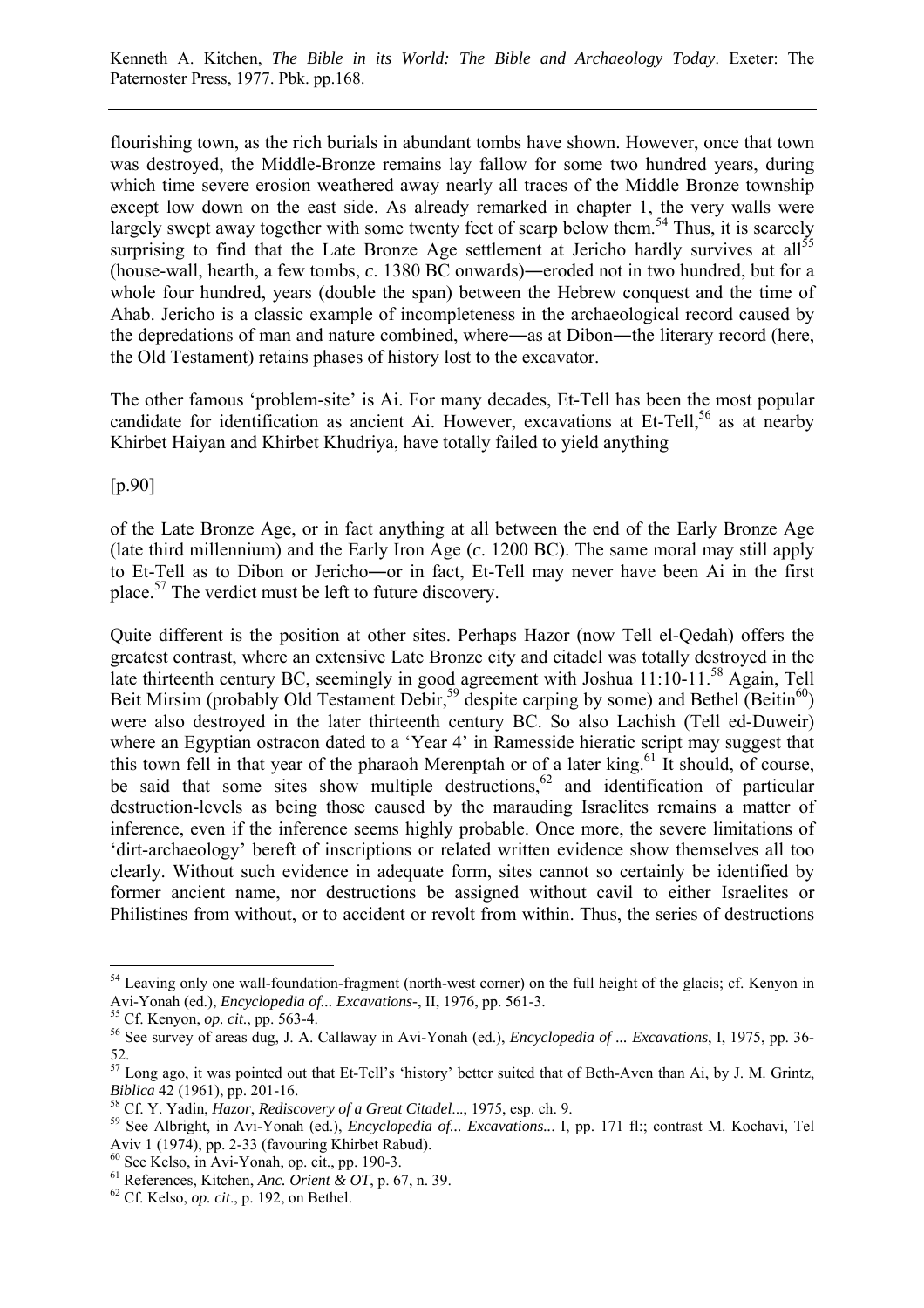visible in Late-Bronze-Age Canaan in the later thirteenth century BC may probably be assigned to the Israelite invasion in good measure, but other factors must also be allowed for.

In any case, a modicum of common sense needs to be applied, as well as more careful study of the biblical text itself. The southern campaign of Joshua 10 was indeed a dramatic sweep through southern Canaan, cutting off kings and their principal forces, besides any caught without having fled from the seven or eight cities attacked. But beyond inflicting immediate loss, this campaign achieved little else by itself―it was a sweep, not an occupation: 'Joshua returned, and all Israel with him, to the camp, to Gilgal' (Joshua 10:15, 43). Occupation of the land, to live in it, keep livestock and cultivate crops in it, etc., was a far slower process, visible in part later in Joshua and in Judges. The error of contrasting Joshua's rapid campaigns (misread as permanent conquest) with the slower occupation in Judges 1 misses the point entirely.<sup>63</sup> And how often the proponents of this theory omit even to read Joshua 13! Thirtyone dead kinglets (Joshua 12) were not a conquest in depth, merely a cropping of the leadership. At the end

[p.91]

 $\overline{a}$ 

of Joshua's career, there still remained 'very much land to be possessed' (13:1)―both the areas listed (13:2-6) largely unreached by Joshua's vigour, as well as the in-depth settlement of most of the districts already raided. That process was more painfully slow, even in Joshua's lifetime; cf. the remarks in Joshua 18:2-3 (Joshua's rebuke), besides the frustrated efforts recorded here and there (Josh. 15:63; 16:10; 17:12, 16). Moreover, careful comparison between Joshua and Judges 1 shows that not everything noted in Judges 1 is to be classed within 1:1-9, 16-19, as 'after the death of Joshua'. Some verses contain 'flashbacks' (1:10-15, 20) to Joshua's time (Jos. 14:13-15 and 15:13-19). Other sections are, strictly, undated (Judg. 1:21, 22-26, 27 ff.). Therefore, shallow contrasts between Joshua and Judges remain unjustified on the basis of the biblical narratives themselves. The absolute bottom date for Israel's presence in Western Palestine is clearly indicated by the mention of Israel as a people on the so-called 'Israel Stela' of the 5th year (*c*. 1220/1209 BC) of the pharaoh Merenptah, in the closing verses of his victory-hymn over the defeated Libyans mentioning also his supremacy in Canaan.

## **3.** *Judges and Philistines*

The two centuries (twelfth and eleventh) from the end of the Late Bronze Age to the emergence of kings in Israel were a period of change and confusion in the ancient Near East. From the northwest (Aegean and Western Anatolia), the 'sea peoples' shared in the fall of the Hittite Empire and largely destroyed the old citystates of Syria and Canaan, being halted only on the borders of Egypt by Ramesses III (*c*. 1180/1170 BC). From the north-east, central Syria and Canaan were subjected also to a growing influx of Arameans. From the south-east, as we have seen, the Israelites passed through Transjordan, across the Jordan, and so into Canaan too. Both Egypt and the Mesopotamian powers (Assyria and Babylon) had lost their political and military power, leaving Syria and Palestine to be a cockpit for the struggles between these competing groups and the Canaanites and Amorites already there. Cultural standards nosedived; settlements, pottery, etc., of Early Iron Age I period (twelfth-eleventh centuries BC) are often poor compared with earlier times, regardless of whether settled by Israelites or others. War and literacy can be found combined in this age, in a series of

<sup>63</sup> Long ago refuted by G. E. Wright, *Journal of Near Eastern Studies* 5 (1946), pp. 105-114; even with the growth of archaeological knowledge in the interim, his main points hold.